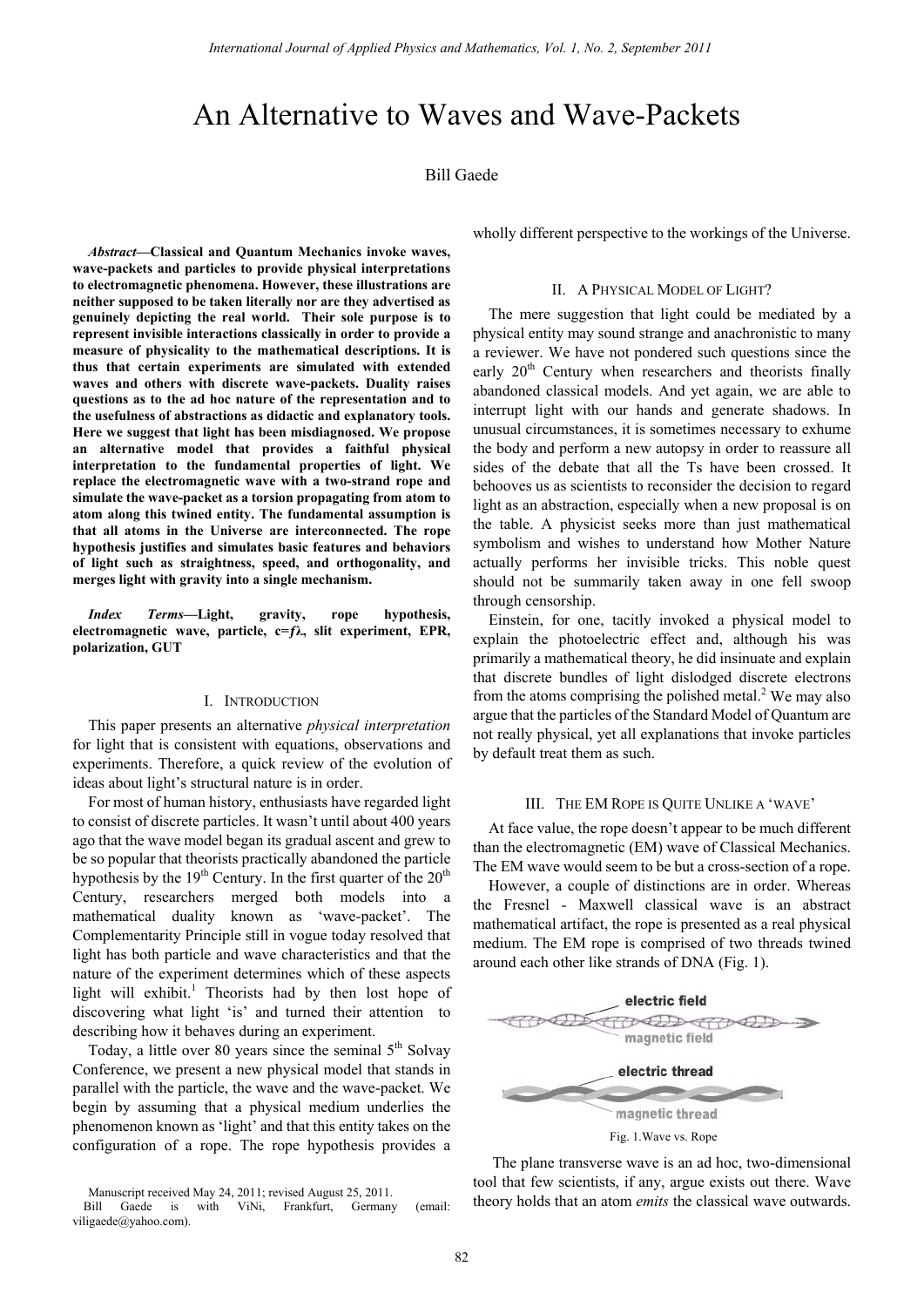Quantum Mechanics adds that the wave condenses into a particle upon contact with another atom. Baierlein synthesizes our understanding of the behavior of light in his maxim: "Light travels as a wave and departs and arrives as a particle."<sup>3</sup>

In contrast, we postulate that the EM rope *extends* from one atom to all others, thus binding any two atoms of the real world. Does the classical plane transverse wave perchance extend from an atom in the Andromeda Galaxy all the way to Earth (Fig. 2)? If not, where does it start? Where does it end? These questions would seem to have a simpler answer if we replace the abstract EM wave with the rope model of light.



Fig. 2.Does an EM wave *extend* or *travel*?

From a dynamic perspective, the EM wave propagates in a single direction. Waves, particles and wave-packets are all one-way mechanisms. The EM rope, instead, is a structural entity that binds any two atoms and torques its twined threads *in situ*. 3D torsion waves travel simultaneously in opposite directions along this physical mediator. We suggest that these torsion waves have been mistaken for wave-packets.

## IV. HOW THE ROPE MODEL MEASURES UP

As a bare minimum, an impartial juror should check that a physical candidate be able to simulate the most fundamental properties and behaviors of light. Consequently, we list ten of the most salient structural and dynamical features that any candidate should exhibit before it can be considered as a serious contender for the job.

### *A. Frequency, wavelength and amplitude*

Whereas Wave Theory treats frequency, wavelength and amplitude as dynamic parameters, the rope model proposes them as architectural attributes. An EM rope has *structural* frequency in the number of links, and wavelength, in the length of each link (Fig. 3). The amplitude is given by the height of the link.



Fig. 3.Linklength and amplitude

#### *B. Speed*

The EM wave has been calculated to travel at 300,000 km/sec, which is widely regarded to be the speed limit of the Universe. Orthodoxy has never explained why light travels so fast. It is pertinent to note that longitudinal P-waves have been timed to travel almost twice as fast as transverse shear  $(S)$  waves during earthquakes. $4$  If we were to extrapolate the analogy to longitudinal sound and transverse light waves, we would hear the sound of thunder before seeing the lightning flash.

Both longitudinal and transverse waves are no match for torsion waves. A simple experiment shows just how fast they are: it is practically impossible to film the speed of signal transmission along a taut rope. By merely touching a clothespin at one end of a clothesline, the one at the other end moves 'instantly'.

It is also calculated that light travels around 220,000 km/sec through glass. The classical wave fails to explain the mechanism or agent that accelerates light back to 300,000 km/sec after the beam returns to atmosphere or vacuum. Certainly, the different colors generated by light refracting through a prism are attributed to a change in wavelength. $<sup>5</sup>$  It</sup> is, thus, by fixing frequency that theorists have concluded that the 'constant' c declines as light disperses through a prism.

Under the physical rope hypothesis, light travels at 300,000 km/sec through any medium. Color is a function of link-length (Fig. 4) and the speed of the torsion along the rope remains the same irregardless of the material it extends across. What changes is the length of the links and, thus, the frequency (number of links per unit length) of light as the signal travels through different media (Fig. 5). Refractive Index (change in the speed of light) is a mathematical artifice that bears little relation to what is physically happening.

*C.*  $(c = f * \lambda)$ 

The rope is the only physical configuration that explains why frequency is inversely proportional to wavelength. We can double the number of links on a 1-meter length of rope only at the expense of making the links shorter (Fig. 5). Maxwell's equation  $c = f * \lambda$  describes a rope. Wave Theory offers no physical interpretation for this observation. Under wave theory there is no physical impediment to increasing both frequency and wavelength.



Fig. 5*.*Why *c = ƒ \* λ*

# *D. Orthogonality, sinusoidality, bidirectionality and Straightness*

Faraday's Law states that an oscillating magnetic 'field' generates an electric field.<sup>6</sup> Ampère/Maxwell's Law states that an electric 'field' induces a magnetic 'field'.7 8 Both run perpendicular to each other and for unexplained reasons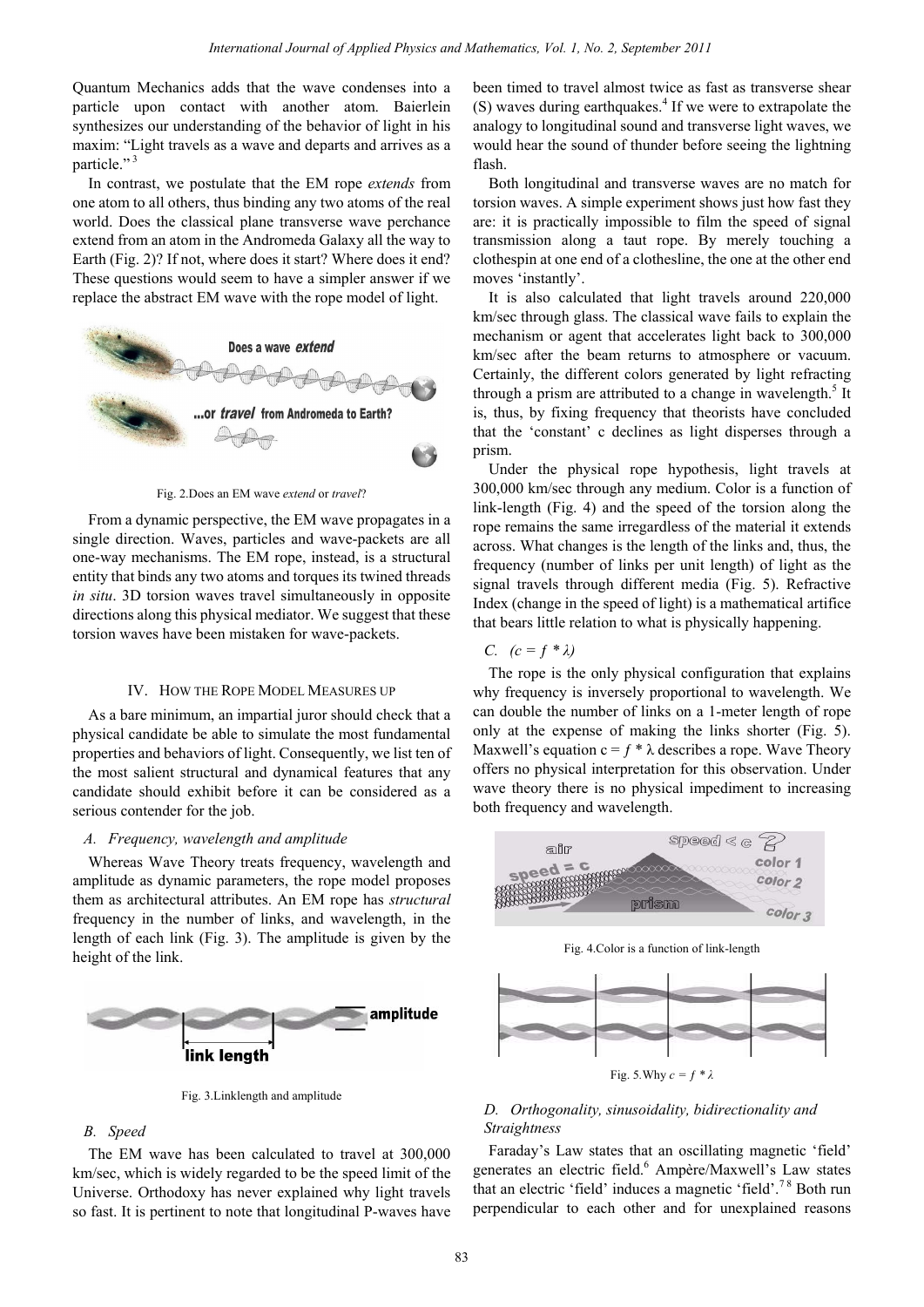oscillate around an imaginary axis.

The taut EM rope simulates all of these features. It has a magnetic strand running opposite to the electric fiber. The threads run perpendicular to each other in anti-parallel directions and justify why they oscillate around an imaginary axis (Fig.  $6$ ).



The rope is pulled tightly between two atoms.

Fig. 6.Why does a plane wave oscillate around an axis? What compels it to travel rectilinearly?

A rope is also inherently wavy. The undulations are, in first instance, structural rather than dynamic. Of course, as the rope twirls, the torsion signals propagate simultaneously in diametrical directions and explain why we perceive them as sinusoidal waves.

Although as just discussed, at the very fine level a wave is known to oscillate, experimentalists usually deal with 'beams' or 'rays'. If a ray of light is comprised of particles, the particles themselves may not be said to 'be' *straight*. It is the ray that is straight. The particles  $can - if at all - 'travel'$ *rectilinearly*. Likewise, a series of peaks and valleys comprising an EM wave may not be said to 'be' straight. The wave-packet is alleged to 'travel' away from an atom, in which case it may at best do so *rectilinearly* (Fig. 6).

At first impression, this argument may strike as a trivial semantic issue. It is not. Again, does the classical EM wave begin in an atom and *extend* uninterruptedly to the next surface it touches or does the wave *travel* from one atom to the next like a sailboat floating from one shore to another? If it travels as a discrete entity, where does the wave start? Where does it end (Fig. 2)?

The issue of whether light is bent by warped space is also under siege and goes deeper than the superficial issue of language. The proponent may argue that a 'ray' or beam is *bent*. A series of discrete particles may at best be *deflected* (Fig. 7).



Fig. 7.Does warped space bend or deflect light?

However, the well-established Principle of Ray Reversibility, $9^{9}$  10 derived from Heron and Fermat's Principles, $11$  states that whether reflecting or refracting, a beam of light retraces its path. It is difficult to believe that a stream of discrete particles can continue to travel perfectly rectilinearly while the Earth moves at 30 km/sec around the Sun. And if this micro-scenario is not persuasive enough, perhaps a macro one is. The U.S. and Russia routinely send laser signals to retro-reflectors that have been installed on the Moon in order to measure distances to our satellite accurately.12 The Moon is slightly over one light-second away and, therefore, the round trip for a photon would take a little over two seconds. A particle emitted from Earth would have trouble retracing its identical path after the Earth moved some 70 km from origin, especially if space is also warped (Fig. 8) and more so if we factor that "light 'travels' as a wave and departs and arrives as a particle."<sup>3</sup>

The rope model avoids these predicaments since every atom comprising the Moon is bound to every atom comprising the Earth via twined EM threads (Fig. 9). A torsion has no chance of getting lost because it consists of the twisting of the elongated mediator itself.



Figs. 8 and 9.The discrete particle and rope versions of the Lunar Ranging Experiment. (For simplicity, only one interconnecting rope is shown.) One-way entities such as particles, waves and wave-packets cannot justify the Principle of Ray Reversibility.. This optical phenomenon can only be justified by a two-way mechanism.

#### *E. Reflection and Refraction*

Newton postulated that light consists of corpuscles and, as a result, predicted that light should travel faster through glass than through air. Huygens' wave theory predicted the opposite. Unable to settle the matter at the time due to technological limitations, Huygens ended up winning the debate posthumously.

The rope is clearly more like the EM wave than it is like a discrete particle. Where the rope and the wave differ is in that the atoms comprising the mirror are already connected via twined EM threads to every atom comprising the test object as well as to the atoms comprising the eyes that see it (Fig. 10). Whether reflecting or refracting, every atom *relays* the specific torsion link-length to the next one.

## *F. Diffraction*

Francesco Grimaldi appears to be the first observer to document that light indeed bends around corners.<sup>13</sup> Thomas Young would later run a more formal experiment during which he measured the wavelength. $14$  His experiment and subsequent ones run by Augustine Fresnel to explain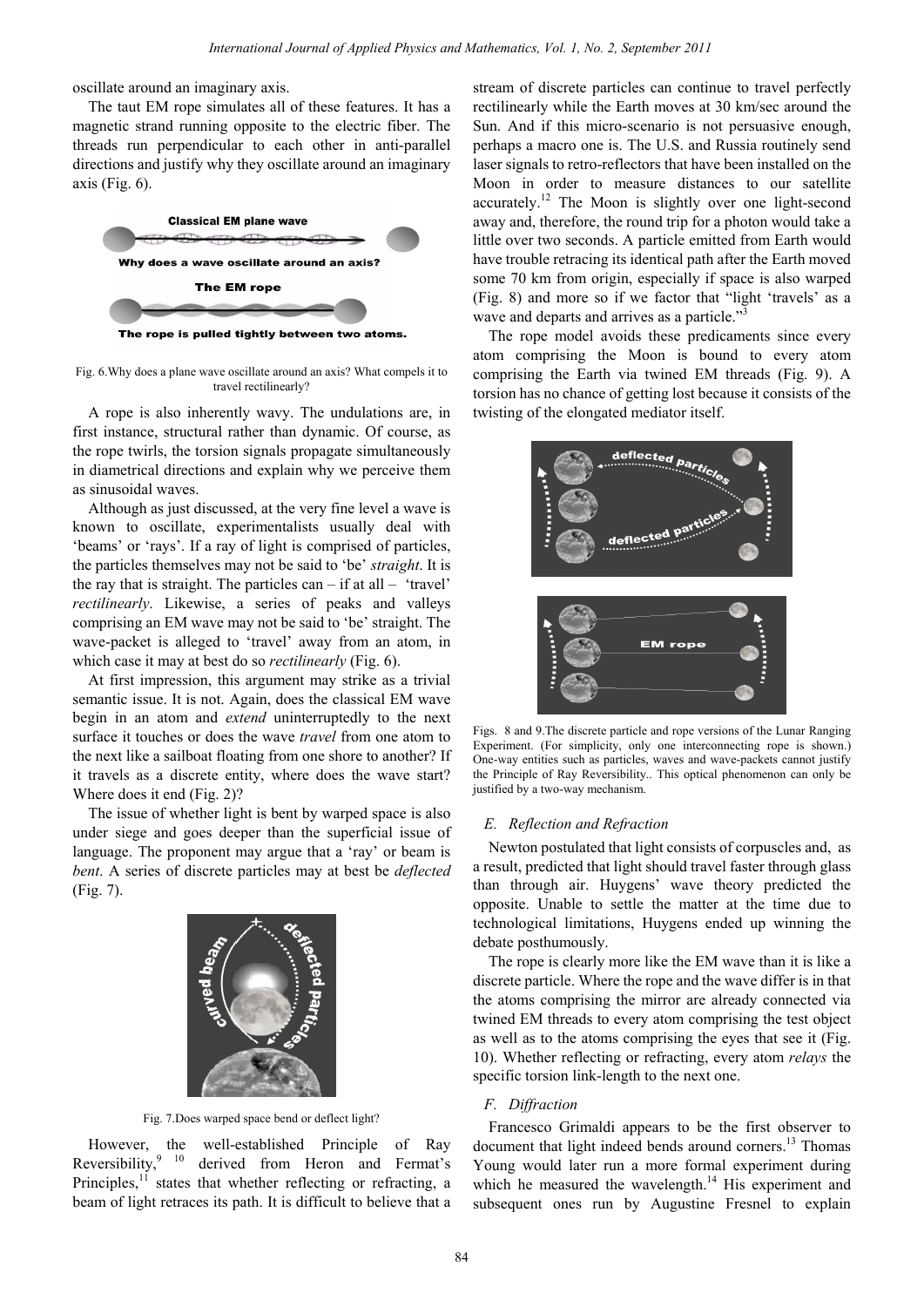polarization would give the wave model an enormous boost in the eyes of their contemporaries. Maxwell and Hertz would put the final touches on the wave from both mathematical and experimental perspectives. The particle model was, thus, all but forgotten throughout most of the 19<sup>th</sup> Century.



Fig. 10.Reflection: One-way particles and waves versus the interconnecting EM rope.

A rational physical interpretation of diffraction can succeed only by assuming that light is some sort of wave. For instance, several slit experiments have been performed by groups claiming to have handled individual electrons.<sup>15 16</sup> In order to prevail with their theories, however, these researchers tacitly invoked Bohr's admittedly debunked planetary model of the atom.<sup>17</sup> In effect, the teams treated an electron as a discrete bead that orbits the nucleus. If we reject the planetary model of the atom, we must also reject claims based on such a model.

But even the one-way EM wave struggles to explain the slit experiment, a phenomenon that does not necessitate of slits to produce fringes and which can be easily performed with a laser pointer directed at a needle stuck to a cork. How does a one-way agent such as a plane transverse wave turn the corner *inwards* after passing the needle? Any one-way mediator should be expected to strike the edge of the needle and bounce *outwards*. And again, the question remains as to whether a wave is an entity that extends from one atom to another or travels as a discrete packet off to nowhere.

On the other hand, the rope hypothesis is at home explaining diffraction whether with a needle (Fig. 11) or with double slits (Fig. 12 A). Each atom from the source is connected via EM threads to each atom comprising the slit partition (or the edges of the needle) which are connected to each atom comprising the screen. When the light is turned on, the ropes torque at a higher frequency (links become shorter) and the atoms *relay* this signal from one to the other

The alleged bending of light by warped space is explained in like manner. The atoms comprising the Sun's corona relay EM torsion waves arriving from a star to the observer on Earth (Fig. 12 B).

## *G. Spin*

Spin is a strange parameter. Most laymen imagine it as a ball rotating on its axis like a top. However, the 'static' language used to qualify spin – orientation, direction and pointing – as well as the numbers assigned to designate spin –  $\frac{1}{2}$ , -1, 0 – indicate that spin is a little more complex and quite unlike angular momentum.

The rope offers us a different perspective. Seen head on, we imagine seeing the ends of two strands. They either rotate clockwise (CW) or counterclockwise (CCW) (Fig. 13). A tiny observer traveling along the rope would nevertheless see the threads twine either CW or CCW even before the rope begins to rotate. The helical torsion of a rope, like the anti-parallel, hellical backbones of DNA molecules, is in principle a structural attribute.



Fig. 11.Needle Experiment: one-way waves vs. interconnecting ropes.



Fig. 12.A. Slit Experiment. B. Gravitational Lensing



Fig. 13.EM Rope seen head on: CW spin

## *H. EPR*

Many have gone out of their way to provide a physical interpretation to EPR since Einstein's group formulated it in 1936.18 The rational thinker is compelled to choose between mystical hidden variables,<sup>19</sup> a manifold of many worlds,<sup>20</sup> or particles returning from the future. $^{21}$ 



Fig. 14.EPR: CW and CCW spin have simple explanations under the rope hypothesis. At one end the rope torques CW. The other end has no choice but to spin CCW.

Under the rope hypothesis, it is straight forward. Observer A watches the rope turning CW. Observer B at the other end should see the rope spinning CCW (Fig. 14). If we reverse the spin, A now detects the rope twirling CCW and B CW.

## *I. Polarization*

One of the most intriguing properties of light is its ability to polarize. Discrete entities such as particles are rarely if ever mentioned in this context. Polarization is unimaginable as anything other than a wave phenomenon.

Fresnel's 19<sup>th</sup> Century 'picket-fence' analogy is still the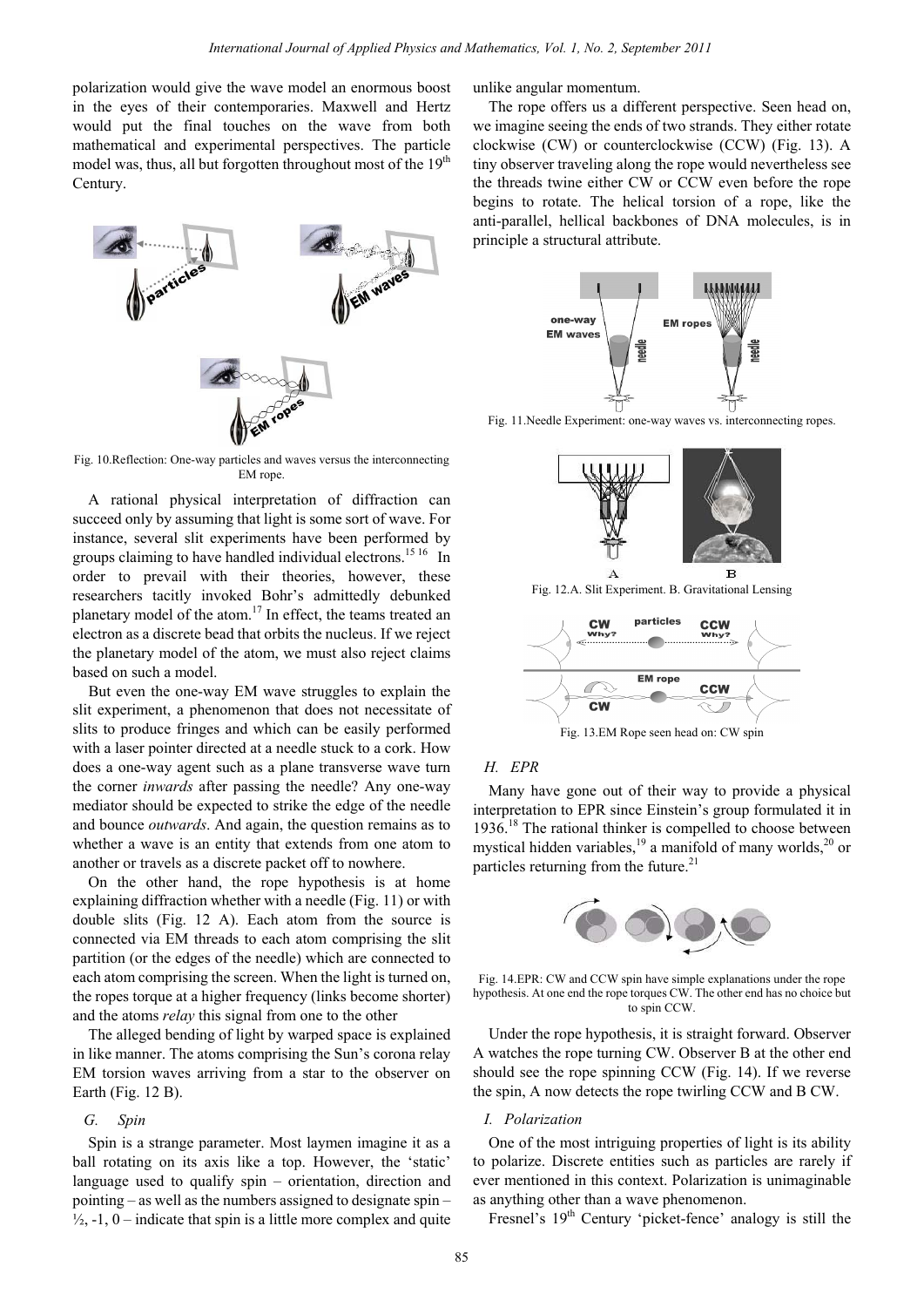dominant theory. According to Fresnel, when either the first or second of two polarizers in series is rotated at 90° to the other, one polarizer filters out the vertical and the second one the horizontal component of the EM transverse wave (Figs. 15 X and Y).  $^{22}$  It has been established since then that if a third polarizer oriented at 45° is inserted between them part of the beam reappears as if by magic (Fig. 15 Z). Many have abandoned hopes of rationalizing this bizarre behavior. Indeed, Paul Dirac declared the matter to be outside the bounds of Science:

"The most that can be predicted is a set of possible results, with a probability of occurrence for each… Questions about what decides whether the photon is to go through or not and how it changes its direction of polarization when it does go through cannot be investigated by experiment and should be regarded as outside the domain of science." . <sup>23</sup>

Under the rope hypothesis, every atom in the source is connected to every atom in the first polarizer and all of them are connected to the second polarizer and to whatever is behind it (Fig. 16 X). When one of the polarizers is rotated, the ropes connecting the two arrays are no longer parallel with the ropes comprising the incoming beam (Fig. 16 Y). At the extreme 90° position of the polarizer the ropes are completely deviated from their refractive angle. Inserting a third polarizer between them at 45° corrects this situation as ropes between both A and C and between C anf B approach their refractive angles (Fig.  $16 Z$ ). A second effect – beyond the scope of this paper to deal with it in any detail – comes from the direction of torsion of the individual ropes comprising the beam, a phenomenon that becomes relevant in the creation of circularly polarized light.



Fig. 15.X: Polarized light. Y: Beam Extinction.

Z:  $3<sup>rd</sup> 45<sup>°</sup>$  polarizer in series – explanation outside the bounds of science.



Fig. 16.X: Polarized light. Y: Beam Extinction.



## *J. Gravity*

Perhaps the most important phenomenon that the rope model helps us explain is the Grand Unified Theory (GUT), the Holy Grail of Physics. Researchers have been searching for a mathematical GUT for decades. With particles and waves, that goal is ever more distant. It is not easy, if at all possible, to explain attraction with discrete one-way agents.

The physical interpretations offered to the mathematical solutions certainly strain the imagination. They include scenarios where gravitons and gluons transfer 'negative momentum' to the test object or rely on particles that through contorted mechanisms end up pushing the two objects together.<sup>24</sup>

With the rope hypothesis, we finally have a chance to imagine a straight forward, physical mechanism that can produce attraction seemingly from a distance. If every atom in the Universe is bound to all others, it doesn't stretch the imagination to take the vision to the next step and theorize that as one object approaches another, the EM ropes fan out as a function of decreasing distance and cause the acceleration of one to the other (Fig. 17).



Fig. 17.Action-at-a-distance mediated by EM ropes. At great distances, the ropes superimpose and act as one. At short distances, the ropes fan out and act individually, compelling the comet to accelerate towards Earth.

#### V. CONCLUSIONS

The issue before the reviewers of this paper is strictly qualitative: Is there a physical medium that underlies light?

If we have already made up our minds that there is not a physical medium, we may be missing the opportunity to gain a deeper understanding of nature. We may never be able to explain phenomena that continue to elude us.

If instead the juror concludes that there is in fact an invisible entity that underlies light, we must simply go through the checklist. Does a rope have frequency, wavelength and amplitude? Does a torsion wave travel practically instantaneously along a rope? Does the rope architecture justify Faraday, Ampere and Maxwell Laws? Is the equation  $c = f * \lambda$  the mathematical description of a rope? And so on.

The rope hypothesis offers not only simplicity and symmetry – features generally yearned by theorists – but as a bonus is also readily amenable to illustration. This makes it a very practical didactic tool.

There is a tendency of conservatism to reject a radical proposal outright because it fails to conform to textbook physics, threatens strongly-held traditional beliefs, or doesn't visibly answer questions about light not covered in the instant paper that are certain to arise, such as how the EM ropes avoid tangling. It is as a result of these potential biases that